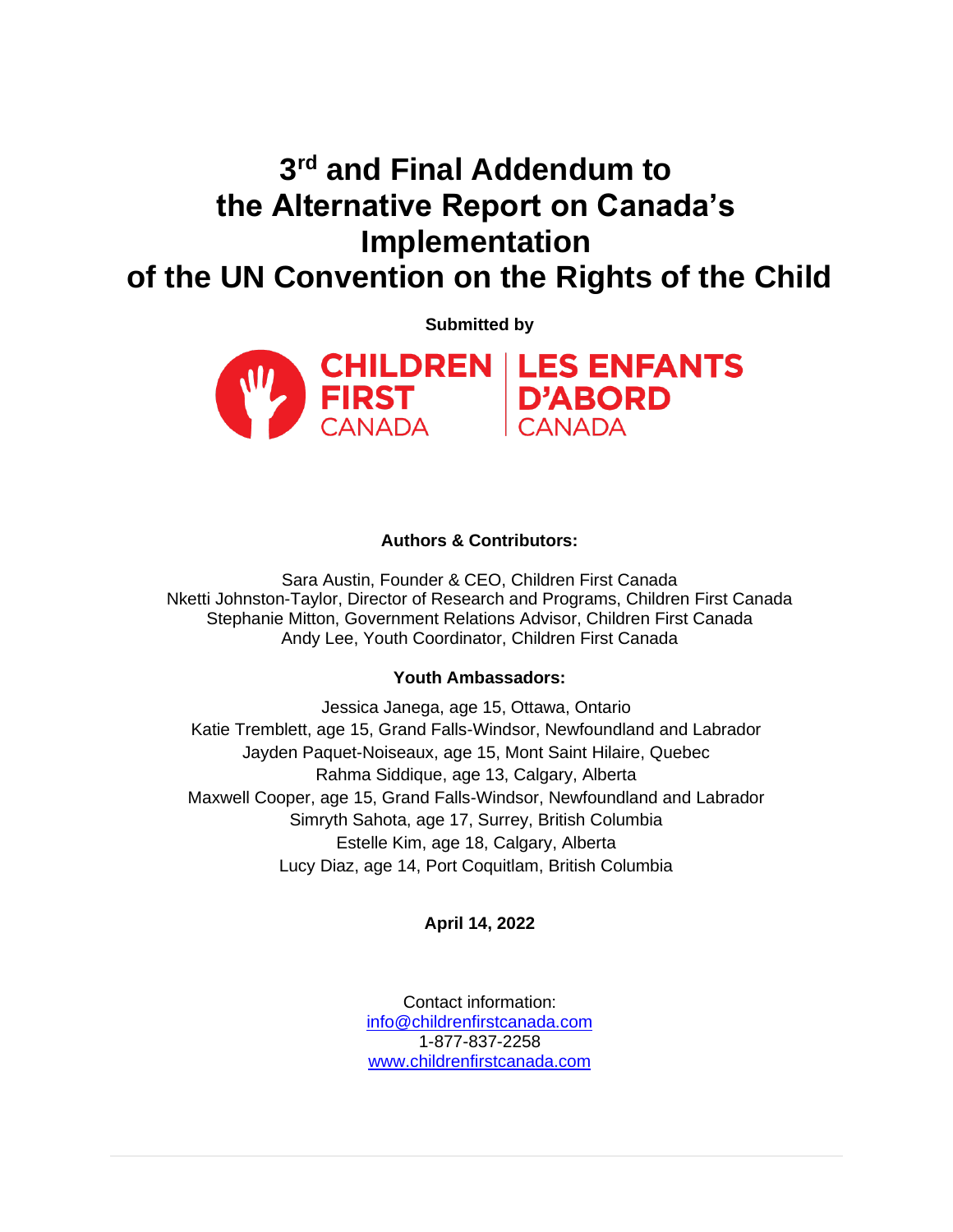

# TABLE OF CONTENTS

| Canadian Children's Charter            |  |
|----------------------------------------|--|
| Raising Canada 2018                    |  |
| Raising Canada 2018: Economic Analysis |  |
| Raising Canada 2019                    |  |
| Raising Canada 2020                    |  |
| Raising Canada 2021                    |  |
|                                        |  |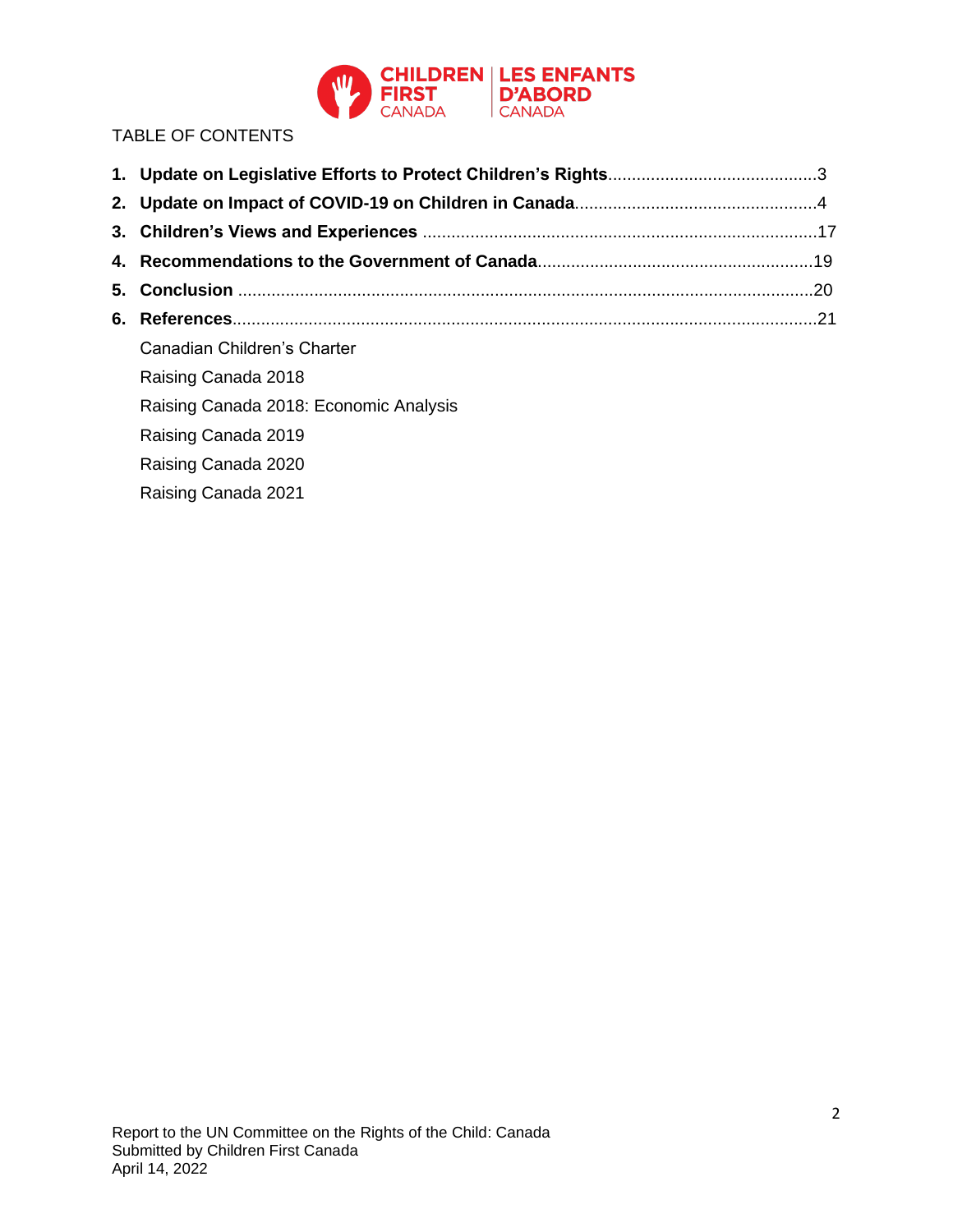

# 1. **Update on Legislative Efforts to Protect Children's Rights**

Children First Canada previously reported that there were two Bills submitted in the Senate that would further the rights of children in Canada, namely:

An Act to Establish a Commissioner for Children and Youth in Canada, and An Act to Amend the Canada Elections Act and the Regulation Adapting the Canada Elections Act for the Purposes of a Referendum (to lower the voting age to 16).

Both Bills died when the 2021 federal election was called. As shared in previous reports, Children First Canada was involved expensively with consultations on these Bills, which included extensive consultations with children and youth in Canada.

Since the election of the 44<sup>th</sup> Parliament, several Bills have been put forward to further children's rights, including a reintroduction of Senator Marilou McPhedran's to lower the voting age (S-201). These include the following:

|         |                                                                                                                                                                                               |                                                                    |                               | Bill                       | <b>Current</b>                                        | Latest                                                                                                |                                                                          |
|---------|-----------------------------------------------------------------------------------------------------------------------------------------------------------------------------------------------|--------------------------------------------------------------------|-------------------------------|----------------------------|-------------------------------------------------------|-------------------------------------------------------------------------------------------------------|--------------------------------------------------------------------------|
| Bill    | <b>Bill Name</b>                                                                                                                                                                              | <b>Sponsor</b>                                                     | Party                         | Type                       | <b>Stage</b>                                          | <b>Activity</b>                                                                                       | Link                                                                     |
| S-201   | An Act to<br>amend the<br>Canada<br><b>Elections Act</b><br>and the<br>Regulation<br>Adapting the<br>Canada<br><b>Elections Act</b><br>for the<br>Purposes of a<br>Referendum<br>(voting age) | Sen.<br><b>Marilou</b><br><b>McPhedran</b>                         | Non-<br>affiliate<br><u>d</u> | Senate<br>Public<br>Bill   | At second<br>reading in<br>the Senate                 | Debate at<br>second<br>reading<br>on<br>February<br>10, 2022<br>(Senate)                              | https://w<br>ww.parl.<br>ca/legisi<br>nfo/en/b<br>ill/44-<br>$1/s - 201$ |
| $S-210$ | An Act to<br>amend the<br>Canada<br><b>Elections Act</b><br>(voting age)                                                                                                                      | Taylor<br><b>Bachrach</b><br>(Skeena-<br><b>Bulkley</b><br>Valley) | <b>NDP</b>                    | Prive<br>Membe<br>r's Bill | At second<br>reading in<br>the House<br>of<br>Commons | Placed in<br>the Order<br>0f<br>Preceden<br>ce on<br>February<br>9, 2022<br>(House of<br>Common<br>s) | https://w<br>ww.parl.<br>ca/legisi<br>nfo/en/b<br>ill/44-<br>1/c-210     |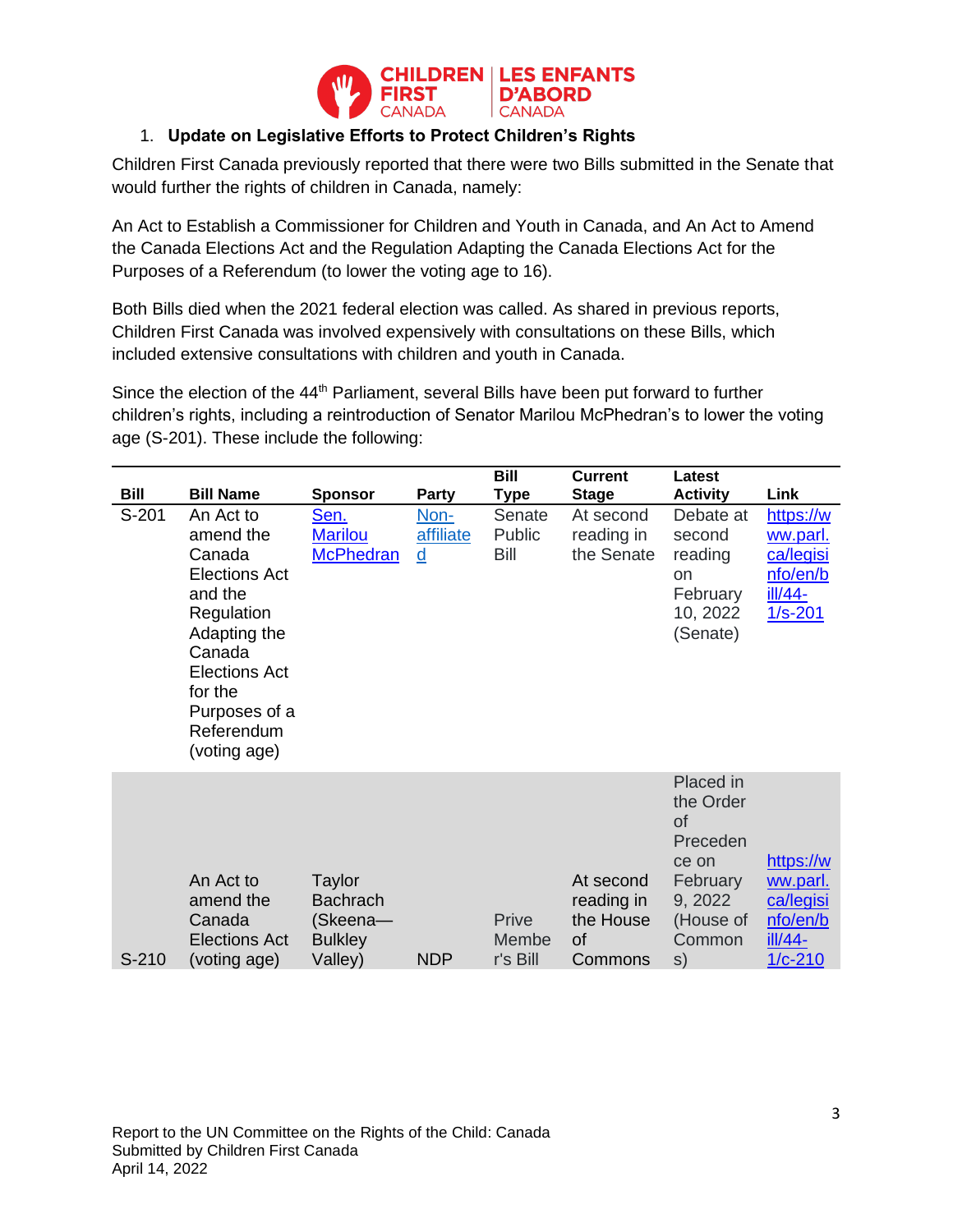

| $C-212$ | An Act to<br>develop a<br>national<br>school food<br>program for<br>children | <u>Don</u><br><b>Davies</b><br><u>(Vancouver</u><br><u>Kingsway)</u> | <b>NDP</b> | Prive<br>Membe<br>r's Bill | Outside<br>the Order<br>of<br>Precedenc<br>e | Introducti<br>on and<br>first<br>reading<br>on<br>Decembe<br>r 14,<br>2021<br>(House of<br>Common<br>S)   | https://w<br>ww.parl.<br>ca/legisi<br>nfo/en/b<br>ill/44-<br>$1/c - 212$    |
|---------|------------------------------------------------------------------------------|----------------------------------------------------------------------|------------|----------------------------|----------------------------------------------|-----------------------------------------------------------------------------------------------------------|-----------------------------------------------------------------------------|
| C-227   | An Act to<br>amend the<br>Canada<br>Elections Act<br>(voting age)            | Don<br><b>Davies</b><br>(Vancouver<br><u>Kingsway)</u>               | <b>NDP</b> | Prive<br>Membe<br>r's Bill | Outside<br>the Order<br>οf<br>Precedenc<br>e | Introducti<br>on and<br>first<br>reading<br><b>on</b><br>February<br>3, 2022<br>(House of<br>Common<br>s) | https://w<br><u>ww.parl.</u><br>ca/Legis<br>Info/en/<br>bill/44-<br>1/C-227 |

For context, none of these Bills are government-led Bills, thus the likelihood of any of them passing is low. Children First Canada continues to advocate for the federal government to lower the voting age, establish and fund a national school food program, and establish a federal Commissioner for Children and Youth.

Of note is that on March 22, the NDP and Liberal party announced a new agreement, "Delivering for Canadians Now, A Supply and Confidence Agreement". The arrangement lasts until Parliament rises in June 2025 and means that the NDP agrees to support the government on confidence and budgetary matters.

The arrangement does not currently include any of the above stated priorities, but we would urge both parties to consider these issues as they work on other possible shared priorities through their oversight group.

Another noteworthy development is that 13 youth between the ages of 12 to 18 years old have launched a federal court challenge to lower the voting age in Canada; they allege that the Electoral Act is unconstitutional and the matter is now before the courts. Details can be found [here.](https://childrenfirstcanada.org/press-releases/young-canadians-file-court-challenge-to-lower-federal-voting-age-calling-it-unconstitutional/#:~:text=Children%20represent%20nearly%20one%20quarter,from%2018%20years%20to%2016.)

# 2. **Update on Impact of COVID-19 on Children in Canada**

As we noted in our prior submission, the ongoing COVID-19 pandemic has resulted in widespread violations of children's rights and continues to be highly detrimental on the physical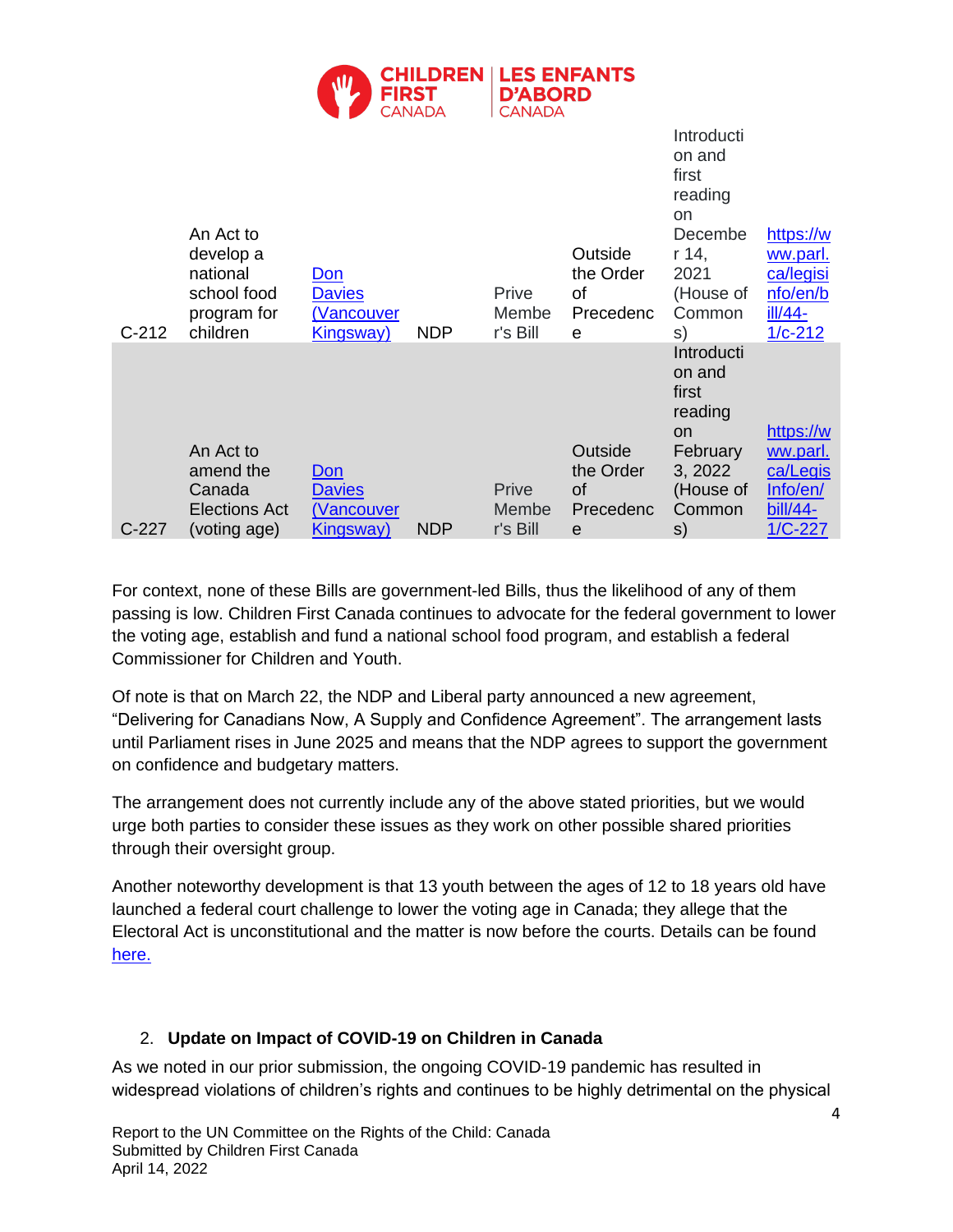

and mental well-being of children. The alarming statistics are evidence that children's rights to life, survival and development have steeply declined since the onset of the pandemic. Recommendation #7 in our October 2020 submission reiterated our call for urgent action to convene a First Ministers Meeting to urgently discuss the wellbeing of children in Canada amidst the COVID-19 emergency and recovery efforts.

Since our last update, Children First Canada joined with leading children's health organizations in declaring *#codePINK* – a term used for pediatric emergencies, in recognition of the child health crisis resulting from the pandemic. The #codePINK campaign called for emergency action on the part of federal and provincial leaders, including requesting a First Ministers meeting (involving the Prime Minister and provincial and territorial Premiers) to take immediate action to address this crisis facing the 8 million children under 18 years of age in our country. This included urging government leaders to scale up virtual care programs, reduce backlogs for surgeries and rehabilitation, invest in new models of mental health programs to meet the urgent and rising demands, and plan now for a safe return to school.

#codePink was highlighted in the media 646 times through publications and broadcasts, amassing over 74 million views. The majority of the *#codePINK* news coverage has been in Canada, but there has also been coverage in the U.S., Germany, the United Kingdom, and France. It is evidence that, as we recover and reframe how to live with COVID-19, that children cannot continue to pay such a high toll and need to be at the forefront of support and recovery plans.

The realities of COVID-19 continue to exacerbate the other top threats to children who live in Canada. In September 2021, Children First Canada launched *[Raising Canada 2021,](https://childrenfirstcanada.org/wp-content/uploads/2021/08/CFC-RC-Report-2021_Final.pdf)* the fourth in an annual series of reports that track the top 10 threats to childhood, and it paints an alarming picture of children in crisis across the country. The report highlighted the impacts of the pandemic and provides policy recommendations for addressing each threat.

Mental health remains a top threat for children in Canada. According to Statistics Canada, suicide remains a leading cause of death for children and youth aged 10-19 and during the pandemic, several children's hospitals saw significant spikes in admissions for suicide attempts. While in the province of Ontario, admissions for eating disorders increased by as much as 223% above capacity as reported by 5 paediatric hospitals in June 2021. Clinicians have indicated that this increase is unlike anything they have previously witnessed.

Food and nutritional insecurity as well as poverty continue to factor in the top 10 threats for children in Canada. During the pandemic, the Canadian Public Policy Journal, indicates a 39% increase in the prevalence of food insecurity in households with children as compared to households without children. The poverty rate was decreasing in Canada prior to the pandemic but now, one in five children live in poverty, according to Campaign 2000.

The pandemic has also raised the concerns of scholars and child advocates over rising and undetected rates of child abuse and neglect. Canada is now ranked second highest among 17 OECD countries in infant mortality rate. This is only a handful of concerning statistics and trends highlighted by the *[Raising Canada 2021](https://childrenfirstcanada.org/wp-content/uploads/2021/08/CFC-RC-Report-2021_Final.pdf)* report.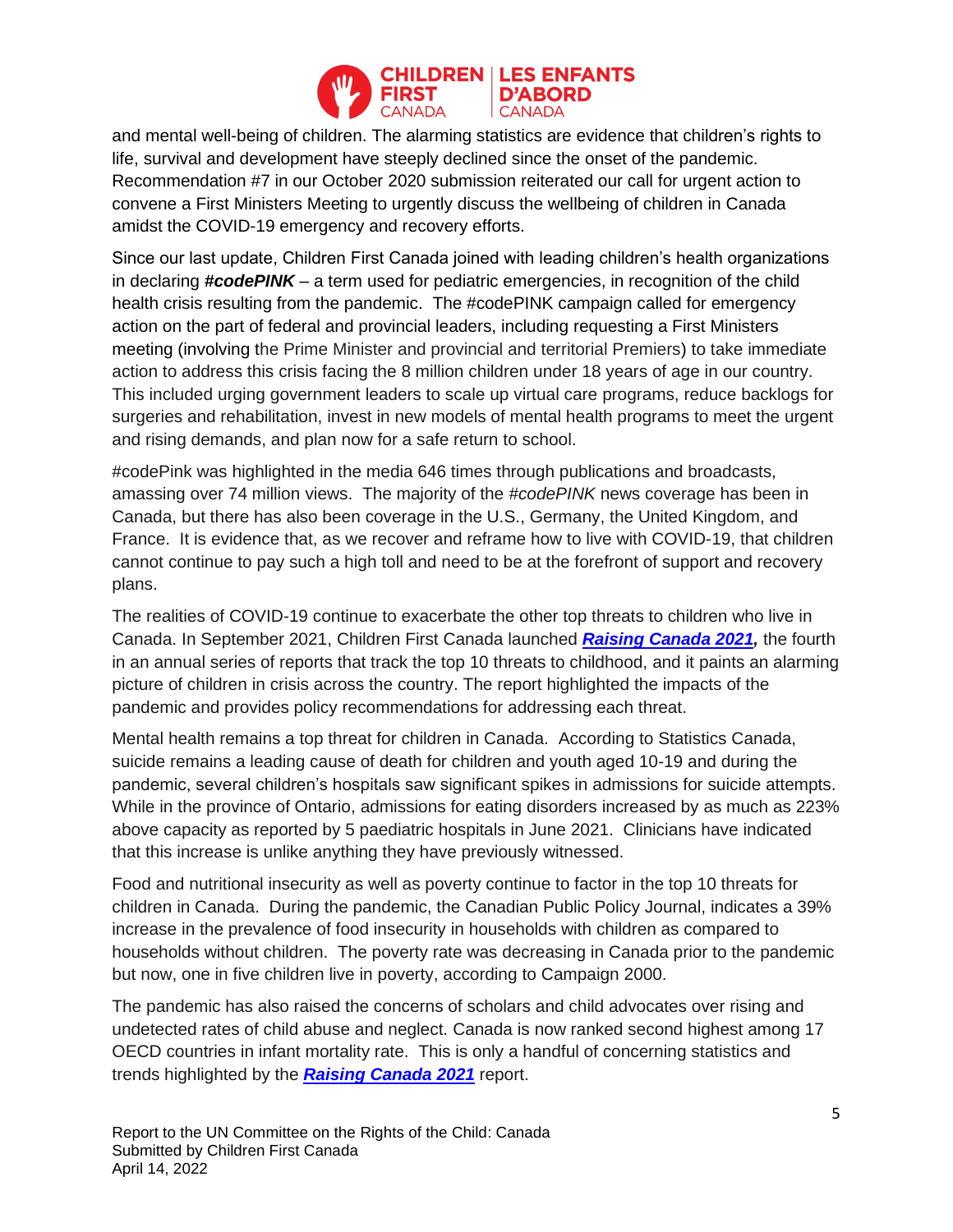

Systemic racism and discrimination, bullying, and all 10 threats – as indicated in the report and listed in Figure 1 – continue to raise concern and needs to be addressed by the Government of Canada to turn around this downward trend of childhood wellbeing and widespread violations of their rights.

| 1#           | <b>Unintentional and preventable injuries</b> |
|--------------|-----------------------------------------------|
| #2           | <b>Poor mental health</b>                     |
| $*3$         | <b>Systemic racism and discrimination</b>     |
| #4           | <b>Child abuse</b>                            |
| #5           | <b>Vaccine-preventable illnesses</b>          |
| #6           | <b>Poverty</b>                                |
| #7           | <b>Food and nutritional insecurity</b>        |
| #8           | <b>Infant mortality</b>                       |
| $_{\rm H}$ Q | <b>Bullying</b>                               |
|              | <b>Limited physical activity and play</b>     |

The report was accompanied by joint calls to action signed by the Council of Champions – including leaders of children's hospitals, charities, and research institutes across the country.

The report was released amidst a federal election for a new federal government, and Children First Canada also released a **Children's Platform** and **#voteforourfuture** campaign urging all federal parties to put children at the heart of Canada's pandemic recovery efforts. Details of the Children's Platform are available [here.](https://childrenfirstcanada.org/campaign/election/)

Yet party platforms largely ignored children's issues, with the exception of child care. The calls to action from this report in conjunction the Children's Platform called on all federal parties to:

- Make a big, bold plan to improve the lives of children and make Canada the best place in the world for kids to grow up,
- Ensure that children's voices are heard and that their issues are prioritized, and
- Put children at the heart of Canada's pandemic recovery plans, and invest in short-, medium- and long-term solutions for children to survive and thrive.

We continue to look with great interest for our calls for urgent action by the Government of Canada, as indicated in our prior submission update, to be addressed.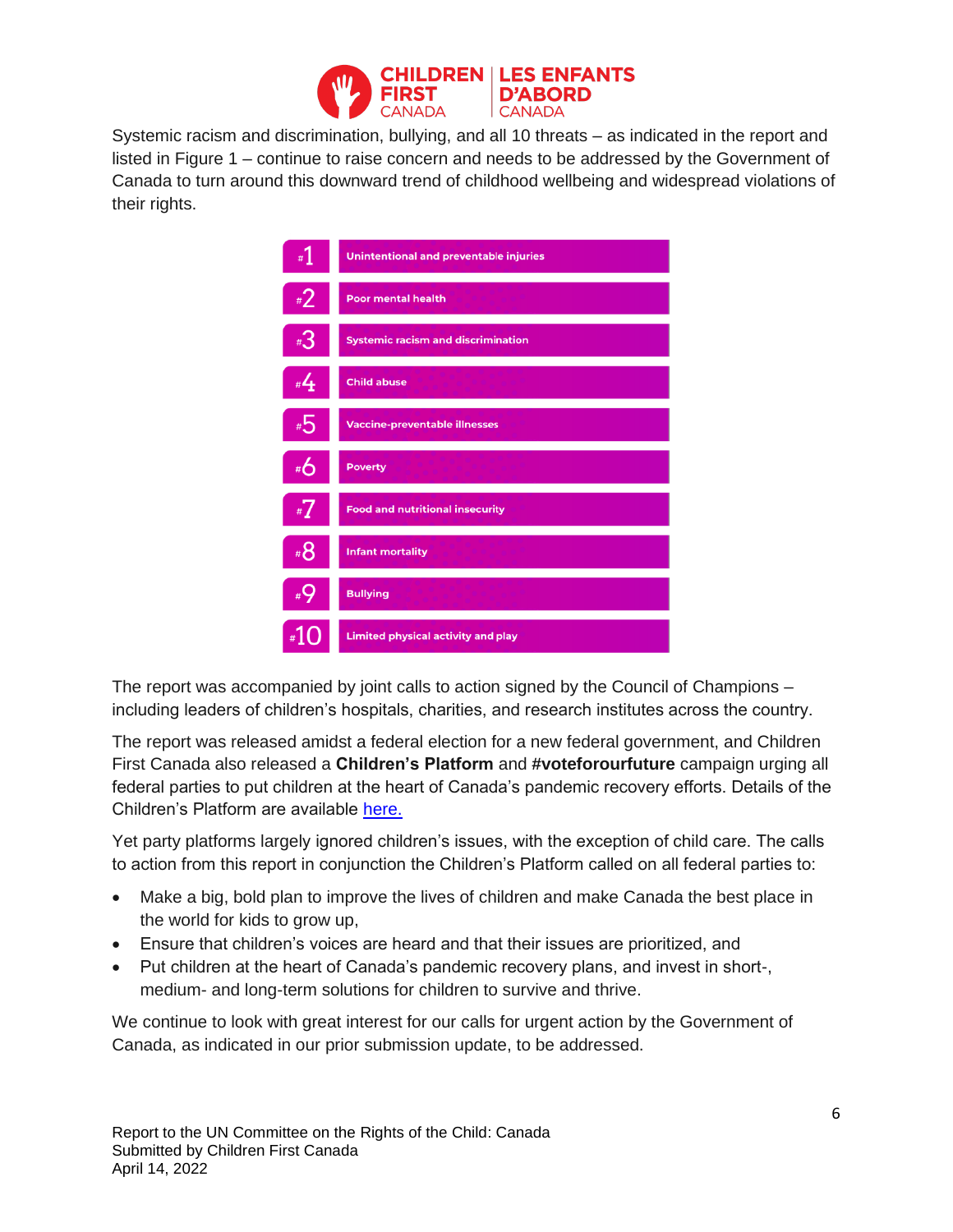

## **Budget 2022**

The newly-elected government released its budget for the fiscal year on April 7, 2022. Budget 2022 includes important investments on a range of issues that will positively impact children and youth, including childcare and early learning, dental care, pharmacare and housing.

Concerningly, the budget does not include big, bold investments to address the devastating impacts of the COVID-19 pandemic on children and youth in Canada. The lack of targeted investments to address the disproportionate impact of the pandemic on children is worrisome.

*"We are facing a generational catastrophe that requires immediate and sustained support. Children are grappling with massive learning loss, mental and physical health issues, social isolation and many other challenges," says Sara Austin, founder and CEO of Children First Canada. "Children are citizens with rights. They represent a quarter of our population and one hundred per cent of our future. As Canada rebuilds from the pandemic, there is nothing more critical than investing in our children. When children prosper, Canada prospers."*

Although a pandemic recovery plan for kids is lacking, Children First Canada is pleased that several commitments in Budget 2022 support recommendations from the [Young Canadians'](https://childrenfirstcanada.org/campaign/young-canadians-parliament/)  [Parliament](https://childrenfirstcanada.org/campaign/young-canadians-parliament/) (YCP), in their recently released report ["Our Commitment to Today and Tomorrow"](https://childrenfirstcanada.org/wp-content/uploads/2022/03/YCP-YouthReportandRecommendations-2022_EN-1.pdf).

*"The budget is rather robust and impressive in addressing pollution. I am extremely excited to see these promises come into action. What is missing is holding the companies responsible," says 14 year old Lucy Diaz from Port Coquitlam, BC. "Something I am impressed about is the focus on shifting from fuel powered vehicles to zero-emission vehicles. This shift will create a big difference in our carbon footprint. Another YCP recommendation missing is to increase climate education. It is important for youth to be informed about climate, however, the education we receive today does not address this enough."* 

While some recommendations from the Young Canadians' Parliament were included, other important issues were not.

*"The 2022 budget has taken into consideration the needs of many minority groups within Canada, but seems to have forgotten the needs of children and youth" says 17 year old Simi Sahota, Member of the YCP. "With important advancements in sectors such as child-care, truth and reconciliation, and more, it still fails to meet many other crucial needs of children across Canada. Issues such as mental health and ableism have no clear budget or plan to help youth and students specifically. It seems the government still has no plan to allow a discussion with diverse children to speak on youth topics which affect them."*

Children First Canada's full response to Budget 2022 is available [here,](https://childrenfirstcanada.org/featured/children-first-canada-responds-to-budget-2022-covid-19-recovery-plan-for-kids-is-missing/) including the perspectives of the Young Canadians' Parliament and their analysis of federal expenditures on children and the protection of their rights.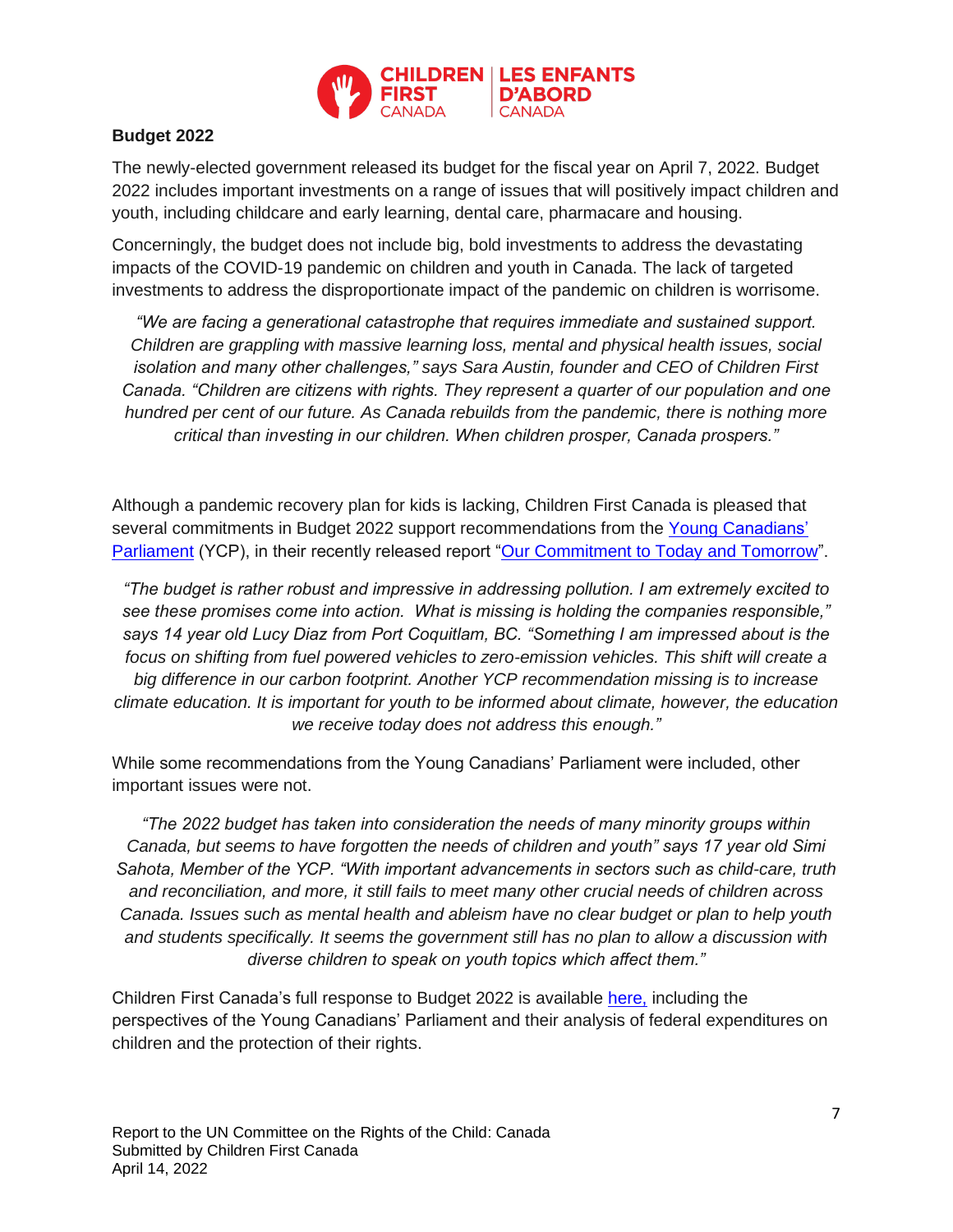

Children First Canada has proposed a roadmap to put children and youth at the heart of Canada's pandemic recovery plans and help achieve our shared vision of making Canada the best place for kids to grow up. This will require dedicated federal leadership and the investment of financial resources, including:

- 1. Establishing a Federal Commissioner for Children and Youth and develop a National/Pan-Canadian Strategy for Children
- 2. Launching a Catalytic Investment Fund for Children and publish a Children's Budget
- 3. Collecting disaggregated data on the health and wellbeing of kids across Canada

These recommendations will advance the following key federal mandate priorities impacting children:

- Ensuring that the voices and needs of children are represented in the Government's agenda and working to make Canada the best place to grow up.
- Ensuring that mental health supports are accessible to children and youth as they recover from the impact of the pandemic.
- Developing a National School Food Policy and working toward a national school nutritious meal program.

Children First Canada welcomes these mandate commitments and looks forward to working with the government to ensure that they are actioned quickly.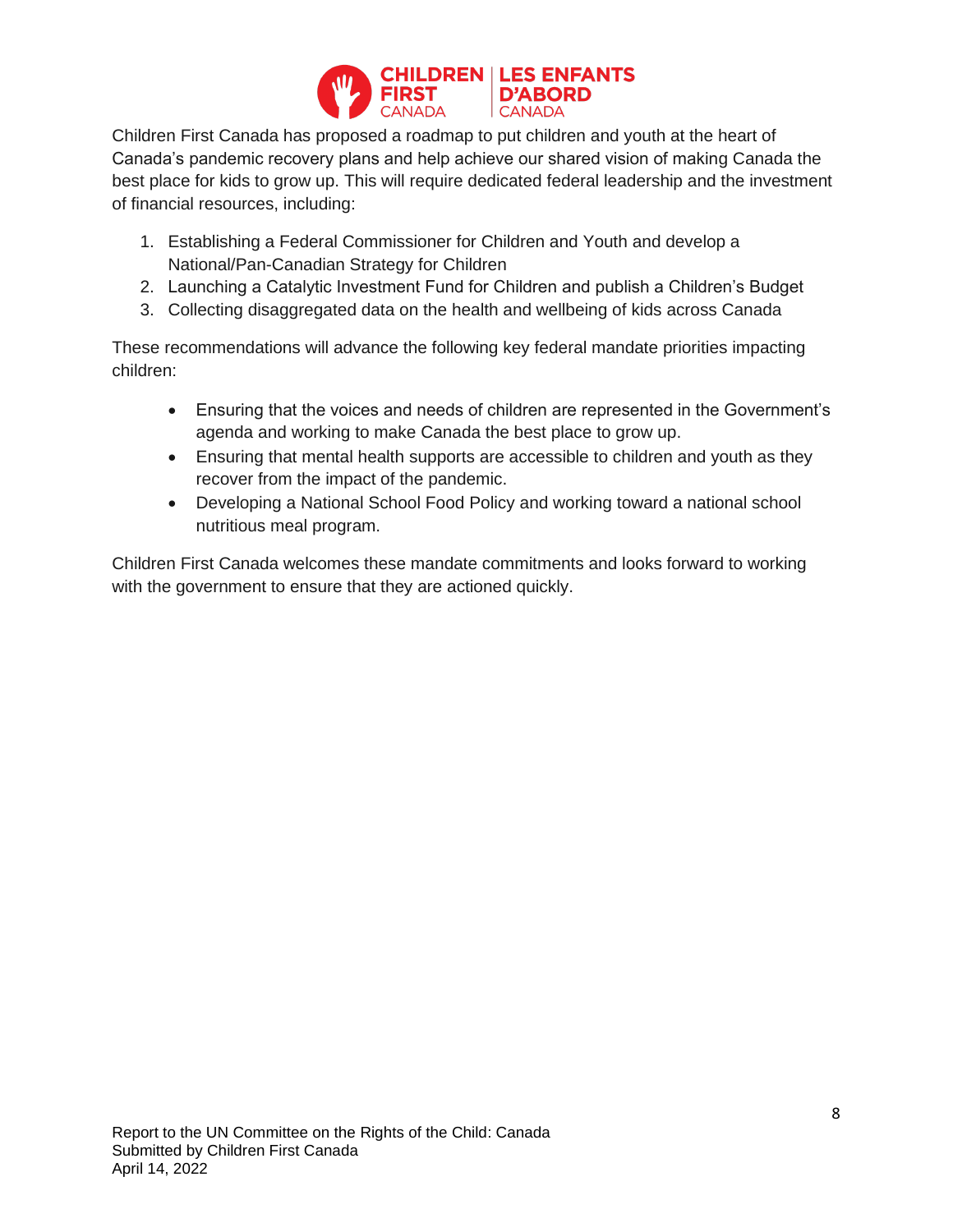

*Figure 2 - Highlighted Statistics about the Top 10 Threats to Childhood in Canada*

# 3. **Children's Views and Experiences**

A Letter to the UN Committee on the Rights of the Child from Youth Ambassadors of Children First Canada:

Dear UN Committee for the Rights of the Child,

We, as young people, are impacted by the decisions every adult makes. We are noticing issues in our world that aren't getting the attention they need. This is a country with a vast mosaic of different people from all walks of life. But some are falling through the cracks. We need ways of ensuring our progress and future. To simultaneously empower and benefit our youth and ensure our future, we must take action.

Climate change has been a very prevalent issue in the past few years with many of the advocates for our climate being youth. We are not ignorant; we know the reality of the state of our climate. For example, take the strike in September of 2019, where students all over the world walked out of class as part of a mass protest to advocate for the prioritization of our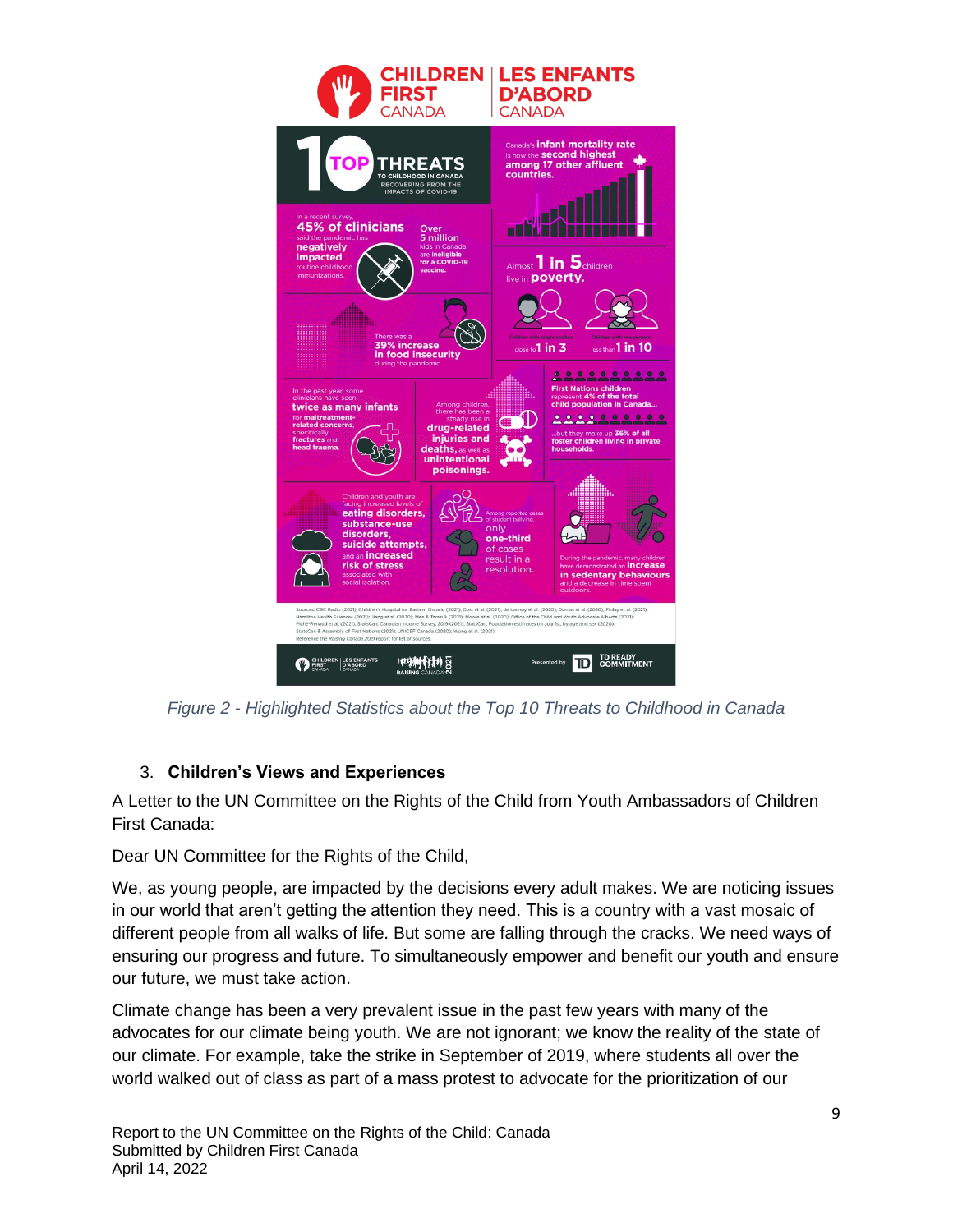

climate. If we continue as we are, we as a species don't appear to have much of a future. Of course, this is awful for everybody. We are all negatively impacted by the effects of climate change, but it is especially threatening to us, children and youth.

The climate crisis we are currently facing is on track to ruin our futures. If we do not start making big changes to how we are living – like ensuring a protected environment and implementing expansive green energy – it will continue to compromise our rights as youth to a clean environment. We want to be able to plan our futures without having to constantly worry about whether or not we, or our future children, will live to see them.

Similarly, our environment also includes accessible spaces. We, as young people, have the right to be able to easily access the spaces that we are in every day – such as schools, government buildings, and any other spaces we need or want to enter. Disabled people often have to work much harder to try to find ways to gain access to these spaces. It isn't fair to force people to have to try to live and exist in spaces that were not designed with them in mind. Article 23.1 of the UNCRC says that state parties should, "recognize that a mentally or physically disabled child should enjoy a full and decent life, in conditions which ensure dignity, promote self-reliance and facilitate the child's active participation in the community."

If Canada is to fulfill its duties as a signatory of the UNCRC, we are asking that Canada work to make all buildings accessible to people who have a disability that limits mobility. Furthermore, once people are able to get into these areas, they should be able to exist just as easily as anybody else, which means that all public bathrooms should include accessibility tools such as lifts and adult changing tables. Similarly, all people use washrooms. Therefore, they should be designed with all people in mind. People with disabilities should be listened to, and the struggles they face should be acknowledged instead of simply ignored and brushed under the rug.

It is important that young people are educated about their rights. What good is having a list of children's rights if children aren't actually taught about them? If a child's rights are being violated, how will they know unless they are taught in school what their rights are? Many people are not aware of their rights as children unless they go out of their way to look them up. That is not okay.

Most kids attend school for several hours a day, in a space made just for learning, for teaching kids about the world that we live in and how to live in it well, so why isn't it mandatory to teach them exactly how they are protected? Every child deserves to know their rights. It should be a part of every school's curriculum from the first few years of school to go over all of the rights kids have. We should not be left vulnerable to being taken advantage of because we do not know what is ok and what is not. We make kids sit down and learn so much about the past, but why do we fail to teach them how to live in the present?

Knowledge of our rights is not good enough if we are unable to speak up about them. The voices of children and youth are starting to claw their way into the conversations, but we need help. For you to be able to help, you need to understand we are not only the future but the present. We do not wish for our world to crash and burn before we can vote for the change we want.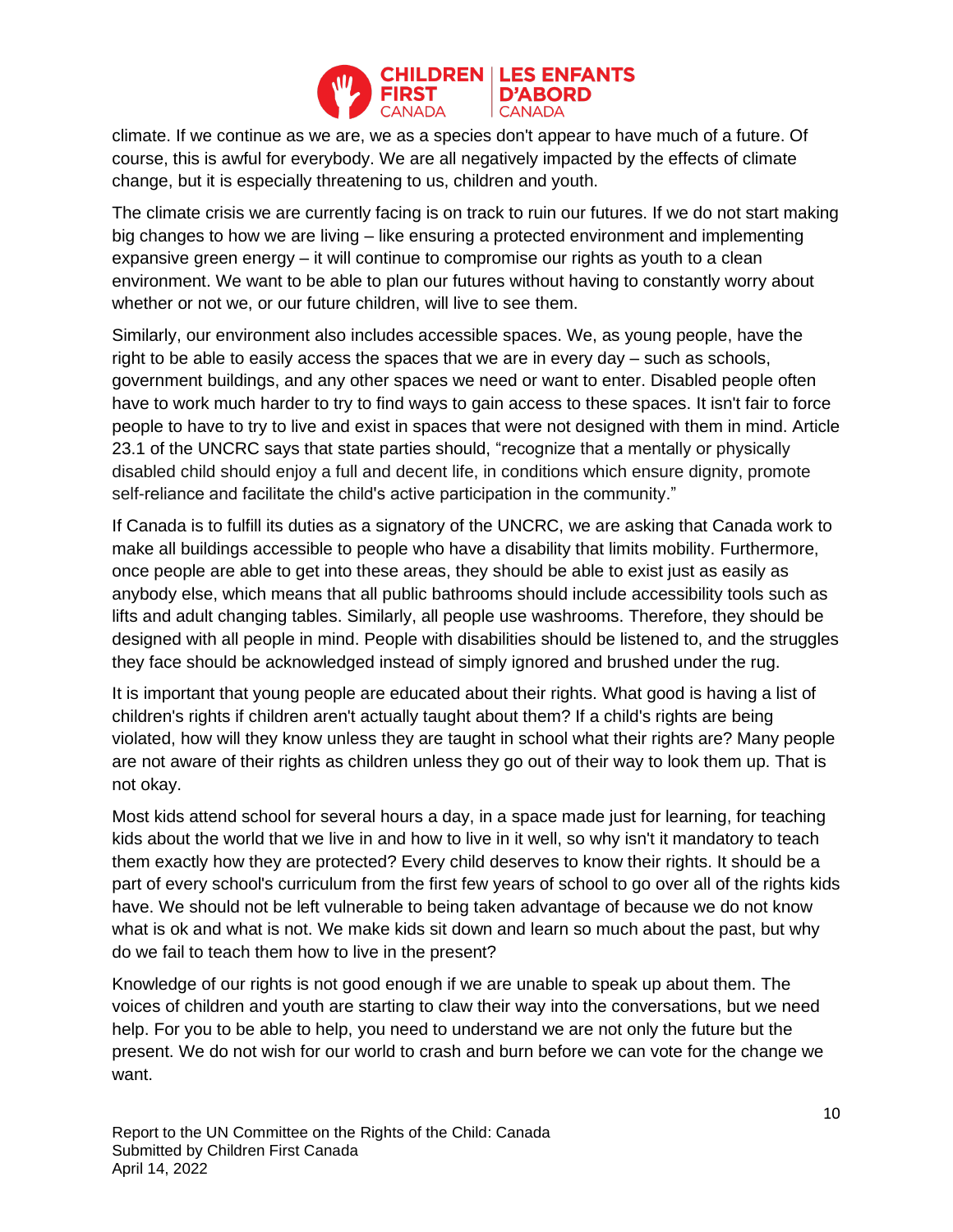

One change that we want is to have a youth committee to represent us at the federal level. Having a youth committee in the federal government decision-making process is something that many children and youth who are members of the Young Canadians' Parliament (YCP) feel strongly about. This would help achieve many of the recommendations YCP members have made. The YCP is a program offered by Children First Canada that brings together children and youth across Canada to learn about our rights, the democratic process, and to engage civically to have our voices heard on the matters that are important to us as young people.

Your decisions affect us. Full stop. No matter what, your choices will affect our lives - even in the smallest of ways. We need people advocating for our rights and beliefs at the highest level. Your decisions affect us, but how they affect us is up to you.

When receiving the YCP's recommendations, it is important to understand that they are coming from children representing all children in Canada, a diverse mosaic of people from different walks of life. Too many of these children are being affected by systemic discrimination.

To grasp the problem better, we have to start systematically collecting national data about discrimination to have essential stats when discussing these issues. Collecting disaggregated data is a crucial step to start learning what the issue is so we can correct it.

YCP members provided recommendations on what exactly this correction can look like. A popular one included sensitivity training for police officers so that they know how to deal with someone who is struggling mentally or is part of a minority. Being able to effectively and safely communicate with people is in the job description. No matter the bias anyone may carry, these marginalized people are the public. They are human. They are more than a hashtag.

In addition, the COVID-19 pandemic has been a long, hard fight for everyone. Feelings of isolation and loneliness are common among children and youth in lockdown. Not being able to go to school or socialize for two years takes a toll on anyone, and it has.

According to the most recent Raising Canada Report (2021), COVID-19 has worsened the dangers to youth and children. It was quoted as being "an overall decline in children's health and well-being in Canada."

One YCP member highlighted this and recommended focusing more funding on the top 10 threats to childhood in Canada because of the increasing numbers. We must adapt to unforeseen by-products of the pandemic. It isn't over yet, and we need help.

We are deeply troubled that we even have to speak out on issues like this at a young age at all. We should be hanging out with friends, not pleading to the UNCRC to fix our world. But we are here. And we plan to use this privilege we have been given to speak up for the change we need. We refuse to allow our world to become something we don't want to inherit.

We genuinely hope and ask that your decisions take into consideration the contents of our request. We want to live and inherit a Canada that we are proud of, that listens to young people and recognizes that we, as young people, can and are contributing to one day, making Canada the best place for kids to grow up.

Sincerely,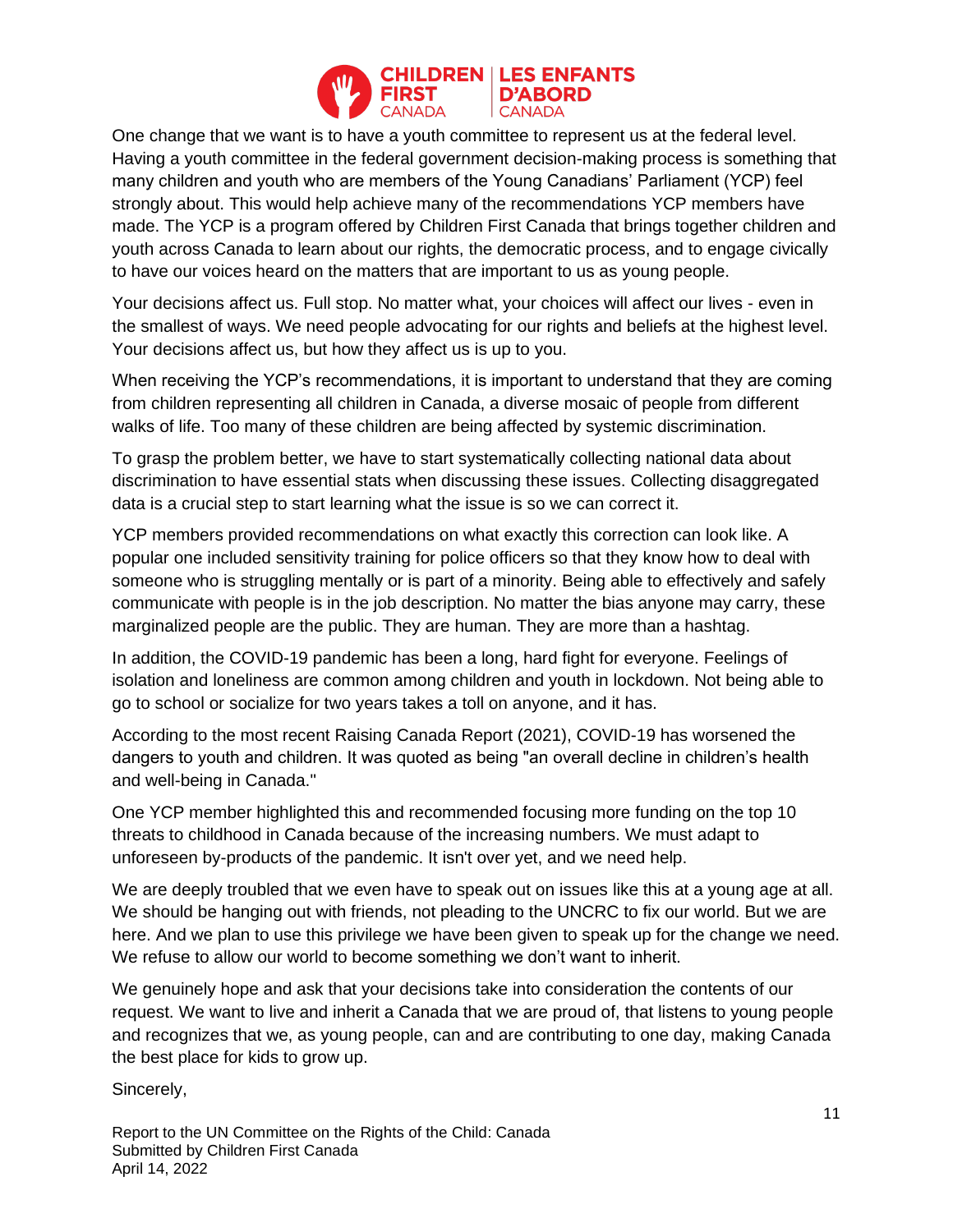

Jessica Janega, age 15, Ottawa, Ontario Katie Tremblett, age 15, Grand Falls-Windsor, Newfoundland and Labrador Jayden Paquet-Noiseaux, age 15, Mont Saint Hilaire, Quebec Rahma Siddique, age 13, Calgary, Alberta Maxwell Cooper, age 15, Grand Falls-Windsor, Newfoundland and Labrador Simryth Sahota, age 17, Surrey, British Columbia Estelle Kim, age 18, Calgary, Alberta Lucy Diaz, age 14, Port Coquitlam, British Columbia

# 4. **Recommendations to the Government of Canada**

Children First Canada (CFC) provides the following recommendations to the Government of Canada:

## **1.** Establish a **Federal Commissioner for Children and Youth**

A **Federal Commissioner for Children and Youth** is a non-partisan and evidenced-based approach to improve the wellbeing of children, including children's health and safety, and addressing specific issues such as child poverty and child abuse.

Children's commissioners have been established in more than 60 countries, including Sweden, the United Kingdom and New Zealand. It's a proven strategy to improve results for children. In the UK, the children's commissioners in Scotland, Wales and England helped improve their international rankings for child well-being by five points. That's measurable change for children.

During the pandemic, children's commissioners have played a critical role in addressing the impacts of lockdowns on children by ensuring that children's concerns are prioritized. In England, for instance, the commissioner applied a "children first" lens to the pandemic response by regularly issuing reports and policy briefs and coordinating federal and local stakeholders to mitigate the negative impacts on children. A broad array of issues has been addressed, including age-specific recommendations for infants, addressing the unique needs of highly vulnerable children, such as those experiencing abuse, children in custody, and homeless children. As someone who has heard directly from young people about their experiences, the commissioner has been a strong public advocate for children and youth.

In Canada during the pandemic, support for children has had a fragmented approach, as children fall under multiple ministerial portfolios and there is no single lead Minister with ultimate responsibility for their wellness. What is required is a comprehensive and concerted effort to address the impacts of the crisis on children, and a child-focused lens on the federal response to the pandemic, which has been absent.

Federal responsibility for children spans across government departments, including:

- Employment and Social Development Canada
- Women and Gender Equality Canada
- Canadian Heritage
- Indigenous Services Canada
- Immigration and Refugee Board of Canada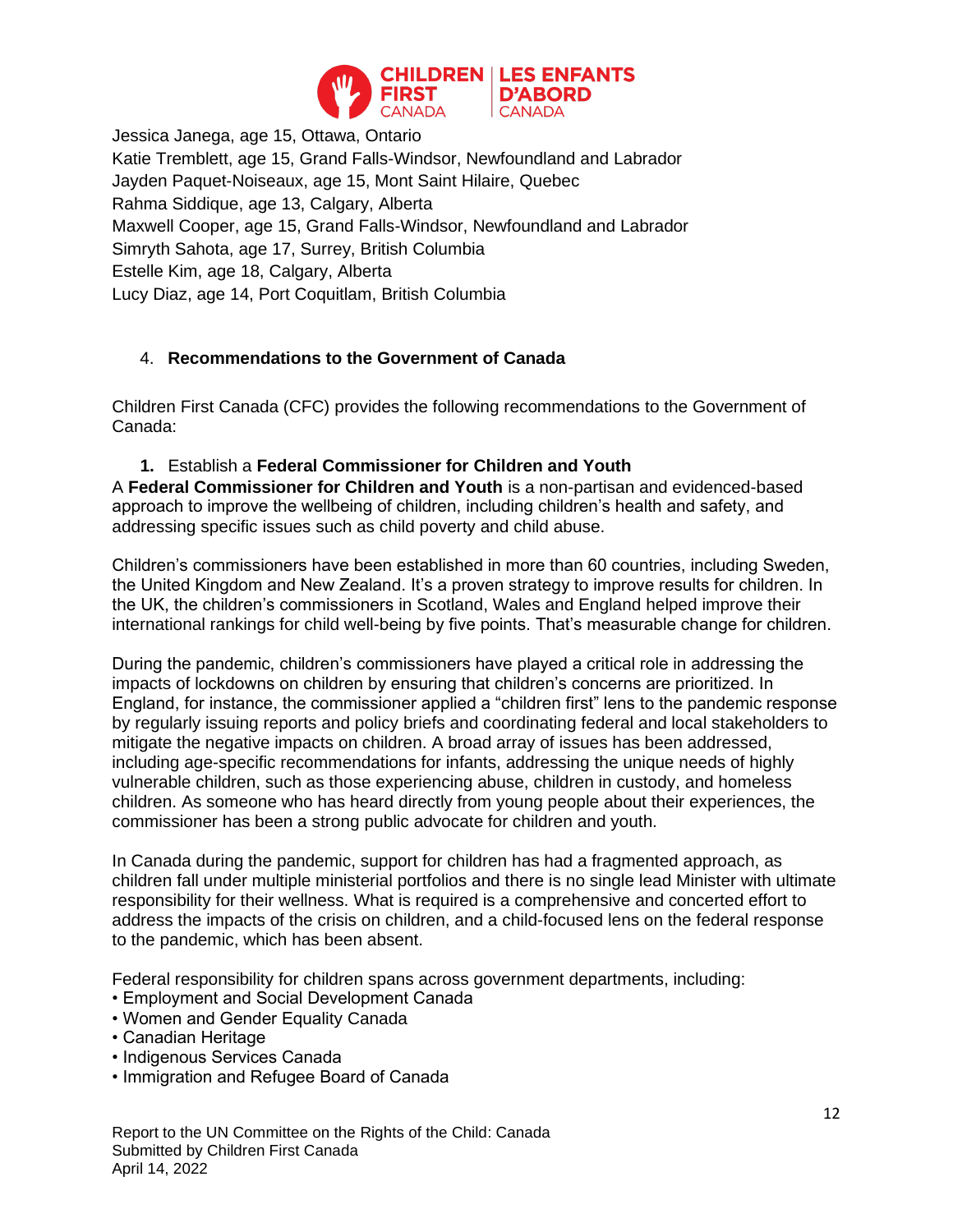

- Justice Canada
- Public Health Agency of Canada
- Public Safety Canada

This list is by no means exhaustive. As a result, big, bold comprehensive ideas for children are often difficult to gain traction on. A children's commissioner would coordinate efforts across departments in a new way and propel action to increase child well-being.

With a mandate to promote, investigate and advise on legislation and policies impacting children and youth – and defend the rights of children and youth across federal jurisdictions and ministries – a federal commissioner would have the authority and autonomy to influence significant and positive changes with respect to better outcomes for all young Canadians.

In establishing the federal Office of the Commissioner for Children and Youth, it is essential to work nation to nation, respecting and including the self-governance rights of First Nations, Métis and Inuit peoples. The Assembly of Seven Generations and the First Nation Child and Family Caring Society of Canada spoke with Indigenous Youth about establishing the federal Commissioner for Children and Youth, the results of which have been captured in: Accountability in Our Lifetime: A Call to Honour the Rights of Indigenous Children and Youth.

Including the meaningful participation of children and youth in the creation of a Commissioner's office is also essential. Senator Rosemarie Moodie recently released a report summarising the results of a year-long consultation with nearly 500 children and youth across Canada about the need for a Commissioner; that report provides ample evidence on children's perspectives on this matter and requires serious consideration, support and most importantly action.

#### **2.** Develop a **National / Pan-Canadian Strategy for Children**

In conjunction with establishing a Commissioner, CFC urges the government to develop a **National Strategy for Children and Youth**. National strategies or action plans for children, like Australia's National Children's Mental Health and Wellbeing Strategy, can help ensure that the voices and needs of children are represented in government agendas and work to markedly improve the overall wellbeing of children. Canada's last national strategy, *A Canada Fit for Children*, was issued in 2004 in response to the UN General Assembly Special Session on Children and is an important resource that should be considered.

Canada can measurably improve the lives of kids by creating and implementing a *National / Pan-Canadian Strategy for Children*. This strategy, developed with the provinces, should outline priorities, targets and timelines, with a clear delineation of the responsibilities of the various levels of government that are needed to make measurable progress for children in Canada. Priority areas to consider have been identified in the latest *Raising Canada* report on the top 10 threats to childhood, and must be focused on helping children recover from the impacts of the COVID-19 pandemic, including:

- 1. Unintentional and preventable injuries
- 2. Poor mental health
- 3. Systemic racism and discrimination
- 4. Child abuse
- 5. Vaccine-preventable illnesses
- 6. Poverty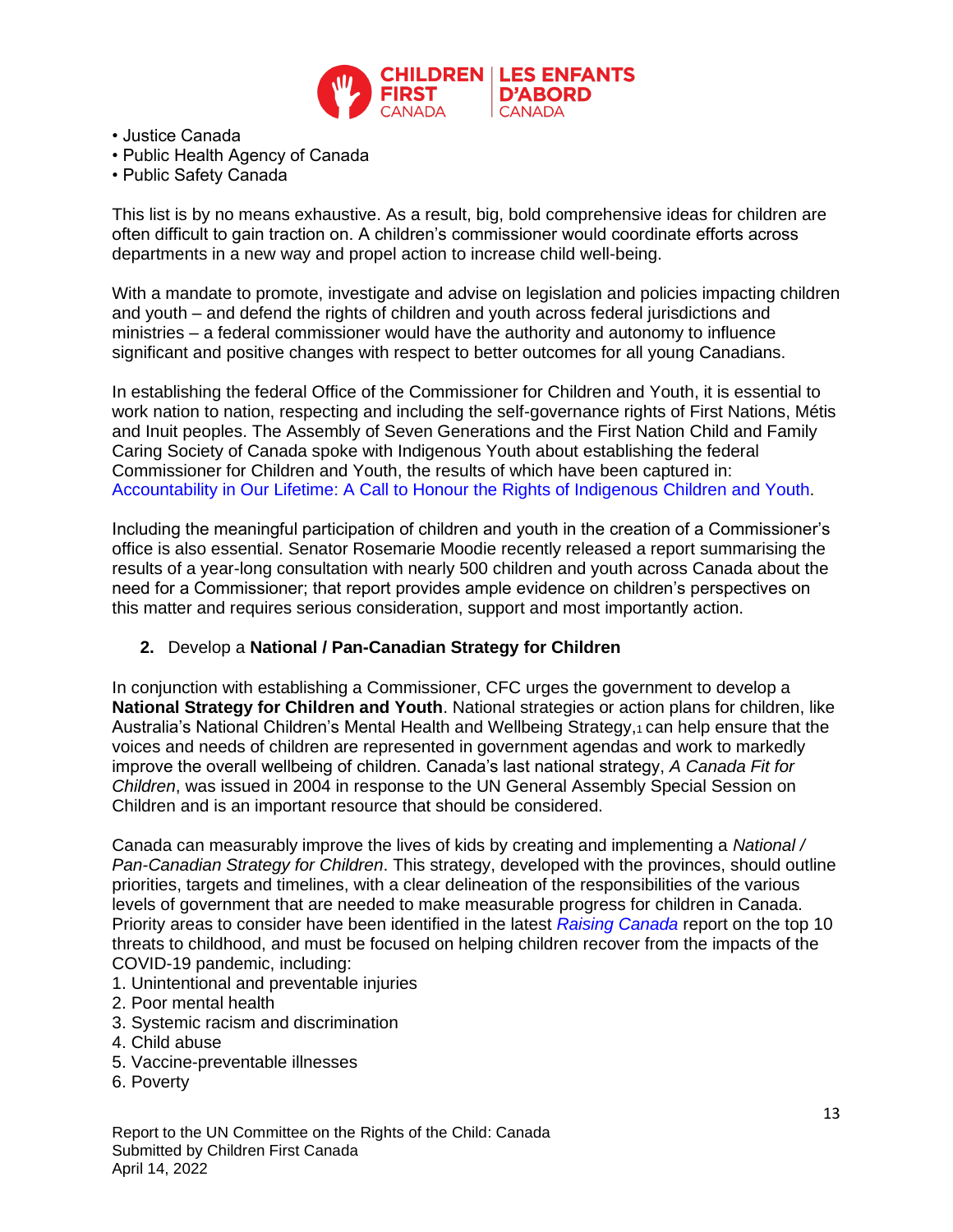

7. Food and nutritional insecurity 8. Infant mortality 9. Bullying 10. Limited Physical Activity and Play

Efforts to tackle the top 10 threats to childhood and put Canada back into the top 10 global rankings for children's wellbeing can be further catalysed by **establishing an investment fund of \$2 billion to be allocated over the next four years,** as outlined in the following recommendation.

## **3.** Launch a **Catalytic Investment Fund for Children** and publish a **Children's Budget**

The health and wellbeing of kids in Canada has sharply declined over the past decade, and the pandemic has threatened the survival and development of children.

*The urgency to invest in children and youth has never been greater.* 

CFC recommends that the Government of Canada establish **a Catalytic Investment Fund for Children of \$2 billion to be allocated over the next four years.** The aim of the fund is to catalyse efforts to tackle the immediate and urgent threats to children's wellbeing resulting from the pandemic and to drive systemic change.

The proposed Catalytic Investment Fund for Children will provide the resources required to take immediate action to address the crisis facing kids in our country and drive sustainable change for future generations, with the goal of making Canada the best place in the world for kids to grow up.

An investment of \$2 billion over four years is big and bold, and entirely warranted. While Canada's investment in social protection throughout the pandemic "has been more robust than many of it's peers, spending slightly more than the average of 10 per cent of pre-pandemic GDP," according to UNICEF, "Less than 2 per cent was spent on responses directed to children<sup>"1</sup>

The proposed Catalytic Fund should be made available to credible national and local child and youth serving organizations to implement proven and effective strategies to address the short-, medium- and long-term needs of children and drive meaningful change for children. Further, Canada must ensure that First Nations, Métis and Inuit children receive equitable funding and services.

Children First Canada has developed an in-depth analysis on the development of this Fund, which is available [here.](https://childrenfirstcanada.org/news-happenings/2022-pre-budget-submissions/)

In conjunction with the Catalytic Fund, we also recommend that the government publish a *Children's Budget* to ensure transparency and accountability for all federal expenditures for children. Children's budgets are a proven strategy that have been used in jurisdictions around

<sup>1</sup> https://www.unicef.ca/en/press-release/child-poverty-rise-above-pre-covid-levels-least-five-years-highincome-countries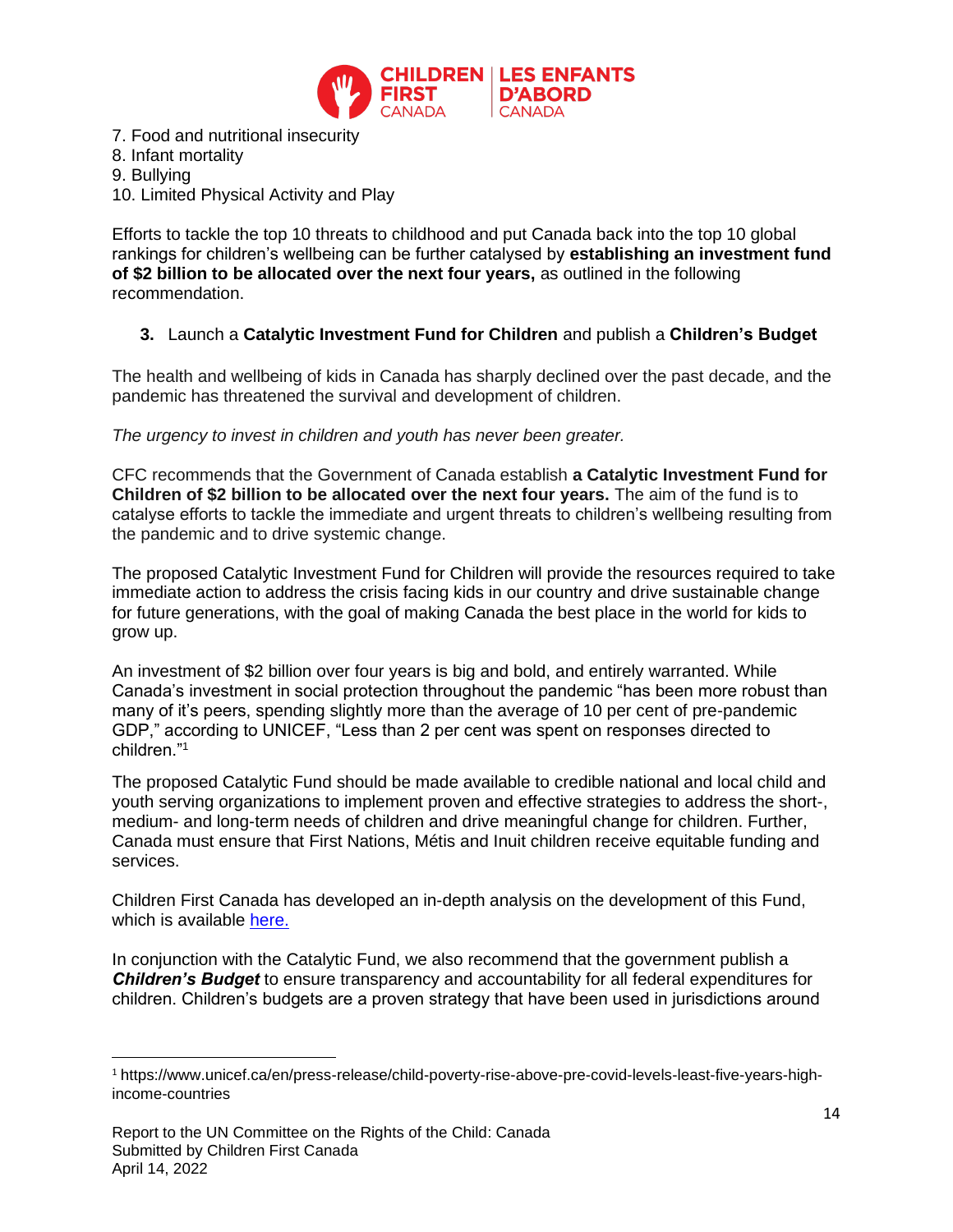

the world to ensure that investments are made towards evidence-based programs that improve the lives of children and of future adults.

Existing policy tools such as the GBA+ framework can be leveraged for the Children's Budget and build on the initial efforts used by the Department of Finance in Budget 2019 for the *Investing in Young Canadians' Budget* booklet.

To this end, such an approach could also capture major federal investments in children and youth, including the landmark childcare agreements signed by the federal government with provincial and territorial governments.

**4.** Collect **disaggregated data** on the health and wellbeing of kids across Canada

While Children First Canada's Raising Canada reports highlights a substantial fraction of the enormous amount of evidence emerging in Canada related to children and youth, there is still a need to invest in research related to children's well-being and health.

For example, Canada lacks national longitudinal studies (and related data) on children and youth that can provide a foundation on examining how Canadian child and youth mental health changes across time (including during the pandemic).

Statistics Canada undertook a significant national survey on children's health in 2019, known as the Canadian Health Survey on Children and Youth (CHSCY), which established a meaningful benchmark on children's wellbeing prior to the pandemic. The survey is due to be repeated in 2022, and will provide data-driven evidence on changes to children's health and wellbeing throughout the COVID-19 pandemic. While this is an important step forward, these are ad hoc surveys that are not repeated regularly.

As such, investing in a comprehensive survey led by Statistics Canada, as a follow-up to the CHSCY, represents an opportunity to obtain missing information about mental health impacts. Additionally, there must be a national priority to collect and analyze race-based data related to children, especially using longitudinal methods.

We were pleased by the Canadian Institute of Health Research's (CIHR's) announcement of a funding opportunity that aims to understand and mitigate the impacts of the COVID-19 pandemic on children, youth and families in Canada. This grant opportunity was made possible by the CIHR Institute of Human Development, Child and Youth Health, in collaboration with various additional CIHR institutes. More opportunities to support scholars in undertaking childcentred research is necessary.

**5.** Promote **child rights education, awareness raising and training** and fulfill the government's duty to ensure that the UN Convention on the Rights is widely known and understood by Canadian society, in particular by children and youth and those with duties to protect the rights of children.

As noted in Children First Canada's earlier reports to the UN Committee on the Rights of the Child, almost half (44%) of kids in Canada are not aware they have rights. An even larger number (73%) don't know what to do if their rights are violated. This data came to light as a result of CFC's national survey of children and youth in 2020, and led to a call for funding and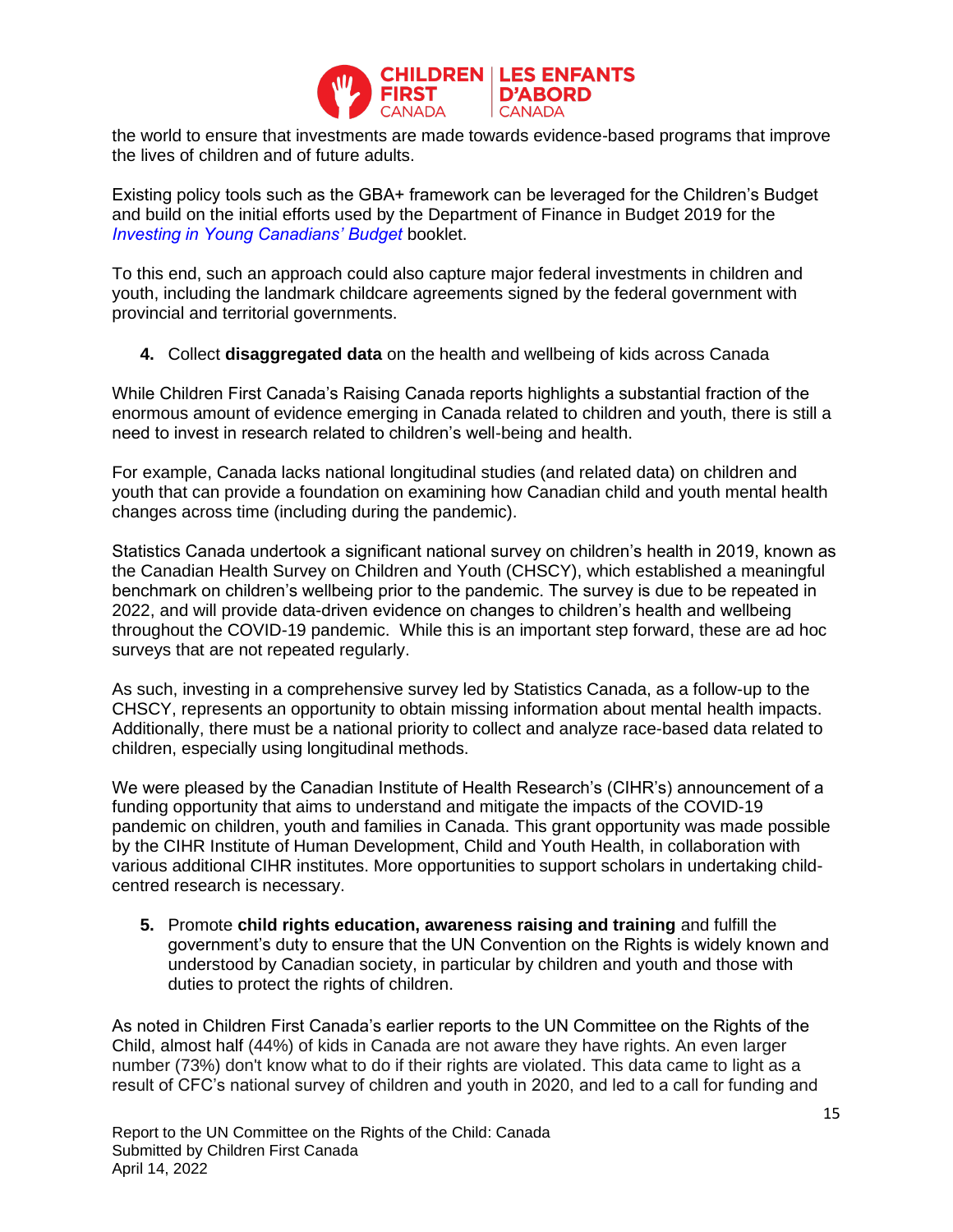

greater support by the federal government to ensure that every child in Canada has the opportunity to learn about the UNCRC and how to seek help if their rights are violated.

Children First Canada has since proposed the development of a national school program to support child rights education across the country, and we are awaiting a decision by the federal government regarding funding to support this endeavour.

**6.** Ensure the **right of children and youth to participate** in decision making, including ensuring that there are mechanisms in place to support their participation in policy making that affects their lives.

Specifically, Children First Canada has called on the Government of Canada to:

- **Fully fund the Young Canadians' Parliament** for the next 3 years to ensure young people have a platform to be educated on and exercise their rights, increase civic engagement, gain knowledge in parliamentarian process, and play a meaningful role in the development of federal public policies that affect their lives.
- **Lower the voting age in Canada** and meet its obligations under the Charter of Rights and Freedoms to protect the right of every citizen to vote.
- **Ratify the 3rd Optional Protocol to the UN CRC for the Communications Procedure** and enable children and youth access to international justice when their rights are denied.
- **7.** Create a **dedicated School Food Fund** to support the health and wellbeing of children, families and communities, stimulating the Canadian economy during the COVID-19 recovery.

Canada remains the only G7 country without a national school food program and is ranked 37th of 41 OECD countries for providing healthy food for kids. As a member of the Coalition for Healthy School Food, Children FIrst Canada supports the call for increased investments in school food programs to ensure all kids have access to nutritious meals every day. According to estimates by the Breakfast Club of Canada, "the number of children going to school on an empty stomach could increase between 50% and 80%. This represents over 2 million students who will potentially experience food insecurity in Canada. This means that more than one in three Canadian children may experience hunger daily."<sup>2</sup>

While the federal Budget for 2022 includes a commitment to develop a National School Food Policy, there was no funding allocated to fulfill this commitment. A food policy without funding will not yield timely results, and the urgency to create a solution is great. There was a 39% increase in food insecurity for families with young children in Canada during the pandemic.

The detailed funding commitments necessary are laid out in the Coalition's pre-budget submission which is available [here.](https://www.healthyschoolfood.ca/nourishkidsnow)

<sup>2</sup> https://www.breakfastclubcanada.org/covid-impacts/